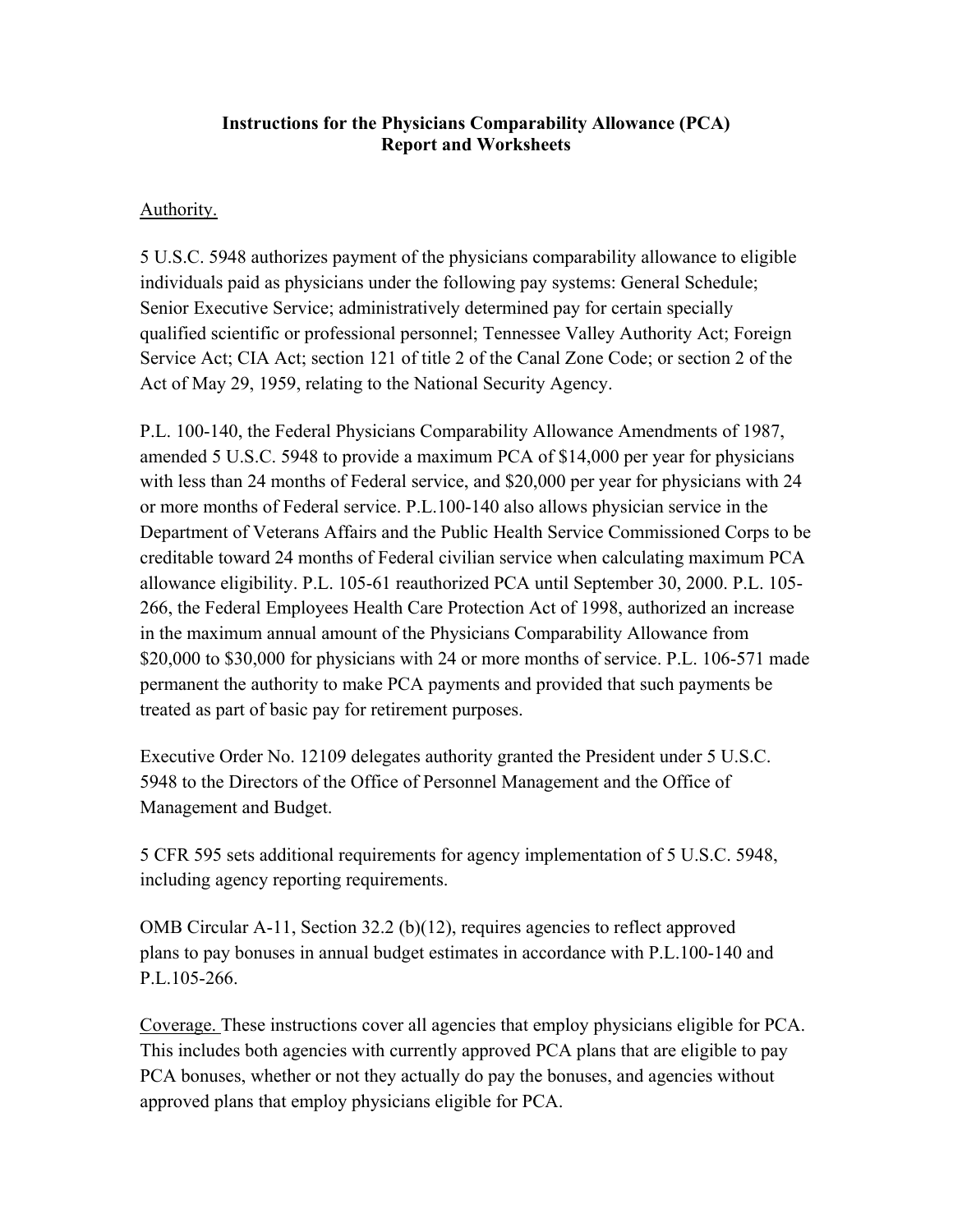Submission Requirements. (1) Each agency should review and update last year's 2002 PCA reporting worksheet submitted by that agency. Please verify that all FY 1999 - FY 2002 figures in the worksheet are correct*.* The latest corrected data for 1999 - 2002, along with estimates for 2003, should be included in the PCA reporting worksheet (Attachment B of this year's bulletin). More detailed instructions on how to complete these worksheets follow this page.

(2) Review the 2002 Presidential Report on the PCA posted on OMB's website at: <http://www.whitehouse.gov/omb/bulletins/phycomp-rpt02.pdf.>Verify and update the text for your agency that appears in the section entitled "Summary of Agency PCA Reports," pp. 9-12.

(3) Submit the revisions to the 2002 Presidential Report and the updated PCA worksheets to the OMB examiner responsible for your agency by May 16, 2003.

Information Contact: Inquiries should be addressed to Ben Gustafson at (202) 395-7844.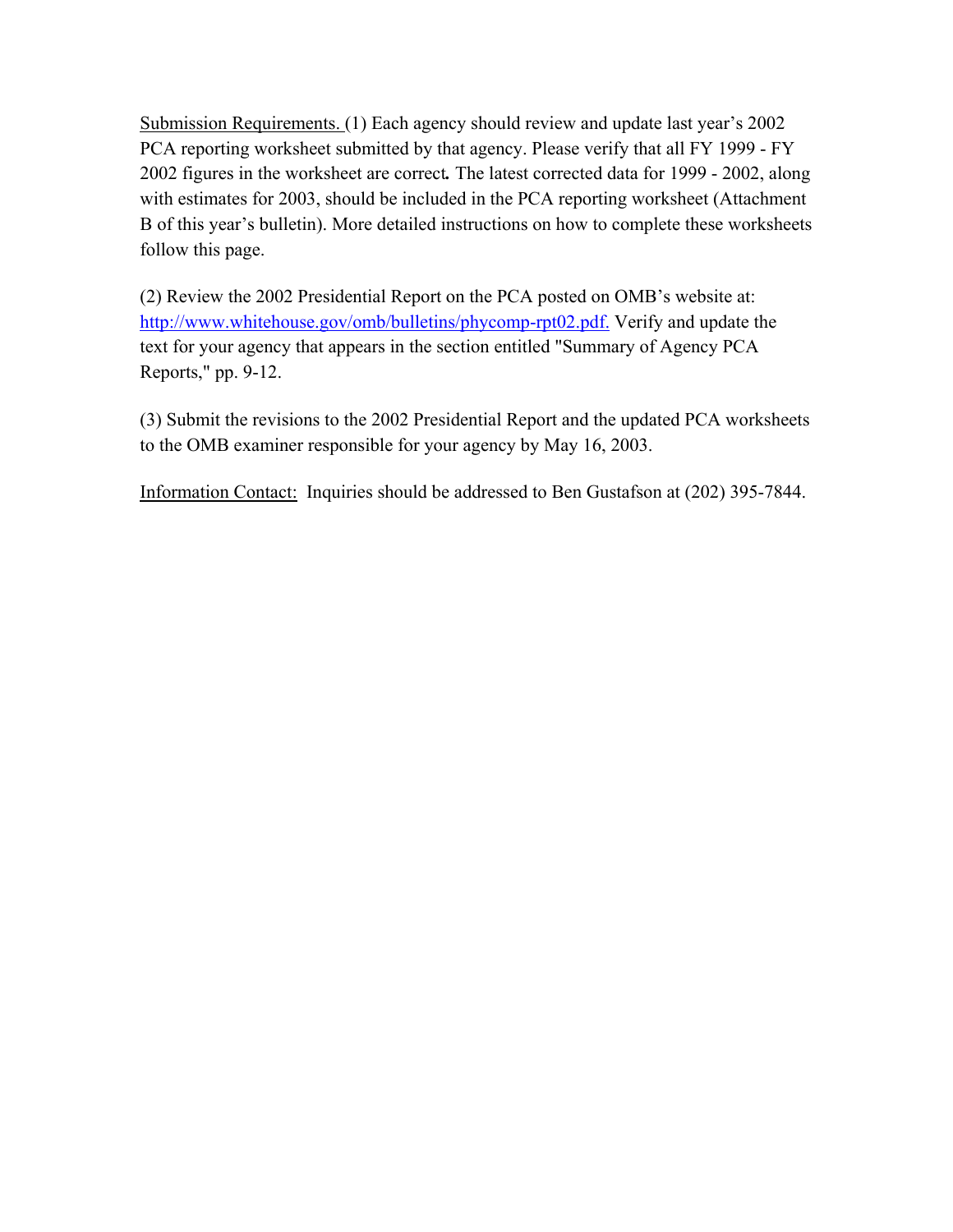## **PCA Worksheet Preparation**

### General guidance

The data requested should be supplied for all Federal physicians eligible for PCA, and as a subset, all Federal physicians actually receiving PCA. Eligibility for PCA is defined in 5 U.S.C. 5948 and 5 CFR 595.

Data for the budget year should be the estimates included in budget formulation where applicable (e.g., average PCA per physician, average compensation, etc.) or the agency's best estimate (e.g., number of accessions anticipated). Agency estimates may simply be the average of the previous fiscal years. All dollars should be on an obligational basis, and all employment numbers should be on a full-time equivalent (FTE) basis unless otherwise noted.

Several sections of the worksheet call for data by physician category. Some agencies may not employ physicians in all categories, but complete data should be provided for those physician categories applicable to the agency.

#### Definitions-General

Government Physician. 5 U.S.C. 5948(g)(1) defines Government physician as any individual paid as a physician under the following pay systems: General Schedule; Senior Executive Service; administratively determined pay for certain specially qualified scientific or professional personnel; Tennessee Valley Authority Act; Foreign Service Act; CIA Act; section 121 of title 2 of the Canal Zone Code; section 2 of the Act of May 29, 1959, relating to the National Security Agency; section 5376 of title 5 relating to certain senior-level positions; section 5377 of title 5 relating to critical positions; or subchapter IX of chapter 53 of title 5 relating to special occupational pay systems.

Creditable Federal Service. For purposes of PCA bonus calculations under 5 U.S.C 5948, as amended by P.L. 100-140, creditable federal service includes service as a Government physician in any of the personnel systems established under authorities listed immediately above, as well as service as a physician in the Department of Veterans Affairs and the Public Health Service Commissioned Corps.

# Definitions-Physician Categories

Category I-Clinical Positions: Positions primarily involving the practice of medicine as a direct service to patients, including the performance of diagnostic, preventive, or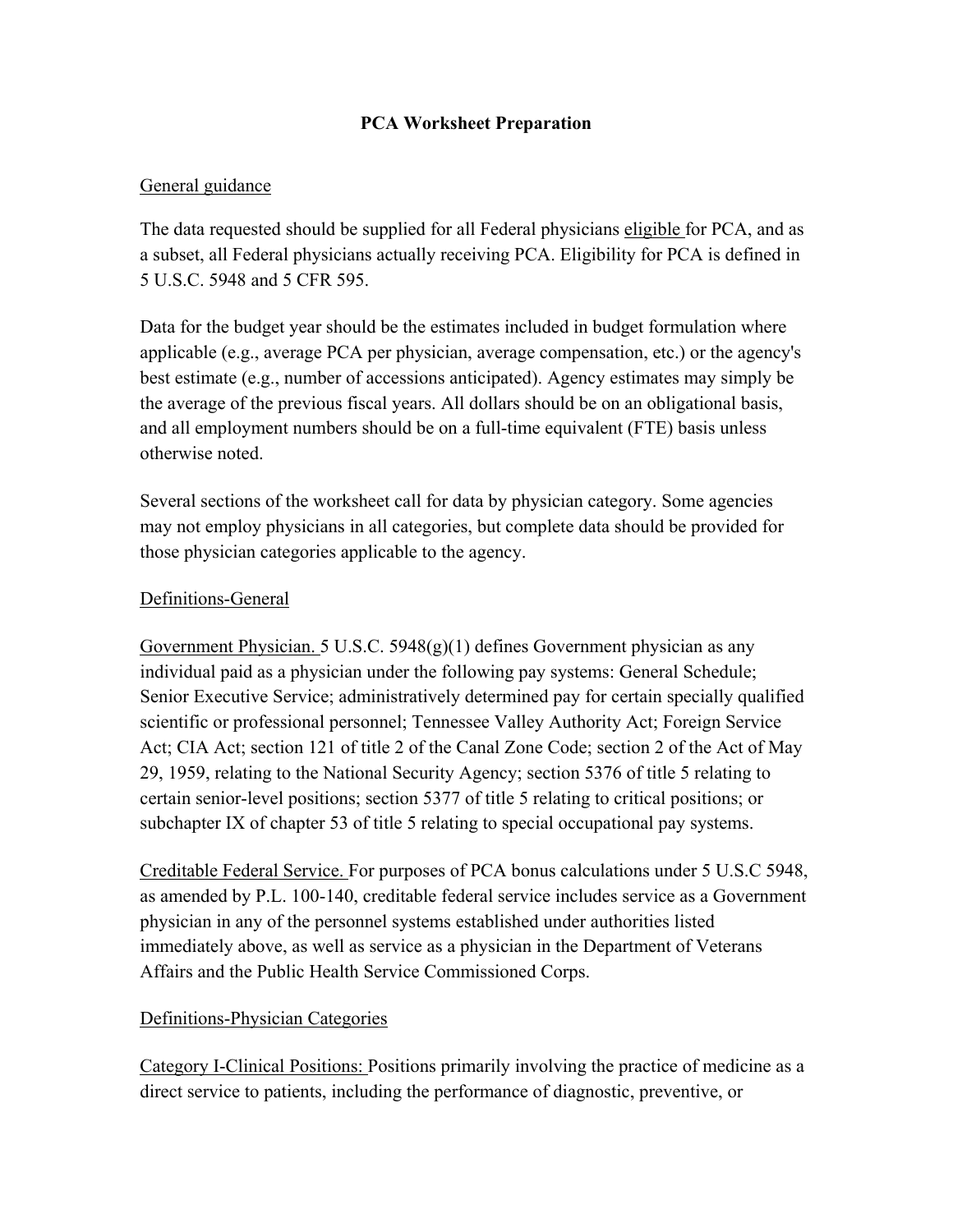therapeutic services to patients in hospitals, clinics, public health programs, diagnostic centers, and similar settings.

Category II-Research Positions: Physician positions primarily involving research and investigative assignments.

Category III-Occupational Health: Physician positions primarily involving the evaluation of physical fitness, the provision of initial treatment of on-the-job illness or injury, or the performance of pre-employment examinations, preventive health screening, or fitness-for-duty examinations.

## Category IV-Disability Evaluation and Administration of Health and Medical Programs:

Subcategory IV A: Physician positions primarily involving disability evaluation.

Subcategory IV B: Physician positions primarily involving the administration of health and medical programs, including but not limited to a chief of professional services, senior medical officer, or physician program director position.

# Definitions - Worksheet Data

(1) Total Number Employed: The total number of agency physicians eligible for PCA (includes all eligible physicians, whether or not they actually received PCA bonuses) should be supplied for the fiscal years 1999, 2000, 2001, 2002, and 2003 in Part I. The total number of agency physicians actually receiving or expected to receive PCA should be supplied for the fiscal years, 1999, 2000, 2001, 2002, and 2003 in Part II. The same data should be provided by physician category for each of the fiscal years.

(2) Number of Physicians Signing One-Year and Two-Year PCA: Under the PCA program, physicians may elect to sign a one-year or two-year PCA service agreement. For those physicians actually receiving or expected to receive PCA (Part II), the number of physicians signing one-year and two-year agreements should be supplied for each fiscal year.

(3) Average Compensation per Physician: Average annual compensation per physician should exclude the PCA bonus, but include base pay and all other bonuses (such as recruitment and relocation bonuses, and retention allowances) and awards. The average compensation for agency physicians eligible for PCA should be supplied for the fiscal years 1999, 2000*,* 2001, 2002, and 2003 in Part I. The average compensation for agency physicians actually receiving or expected to receive PCA should be supplied for the fiscal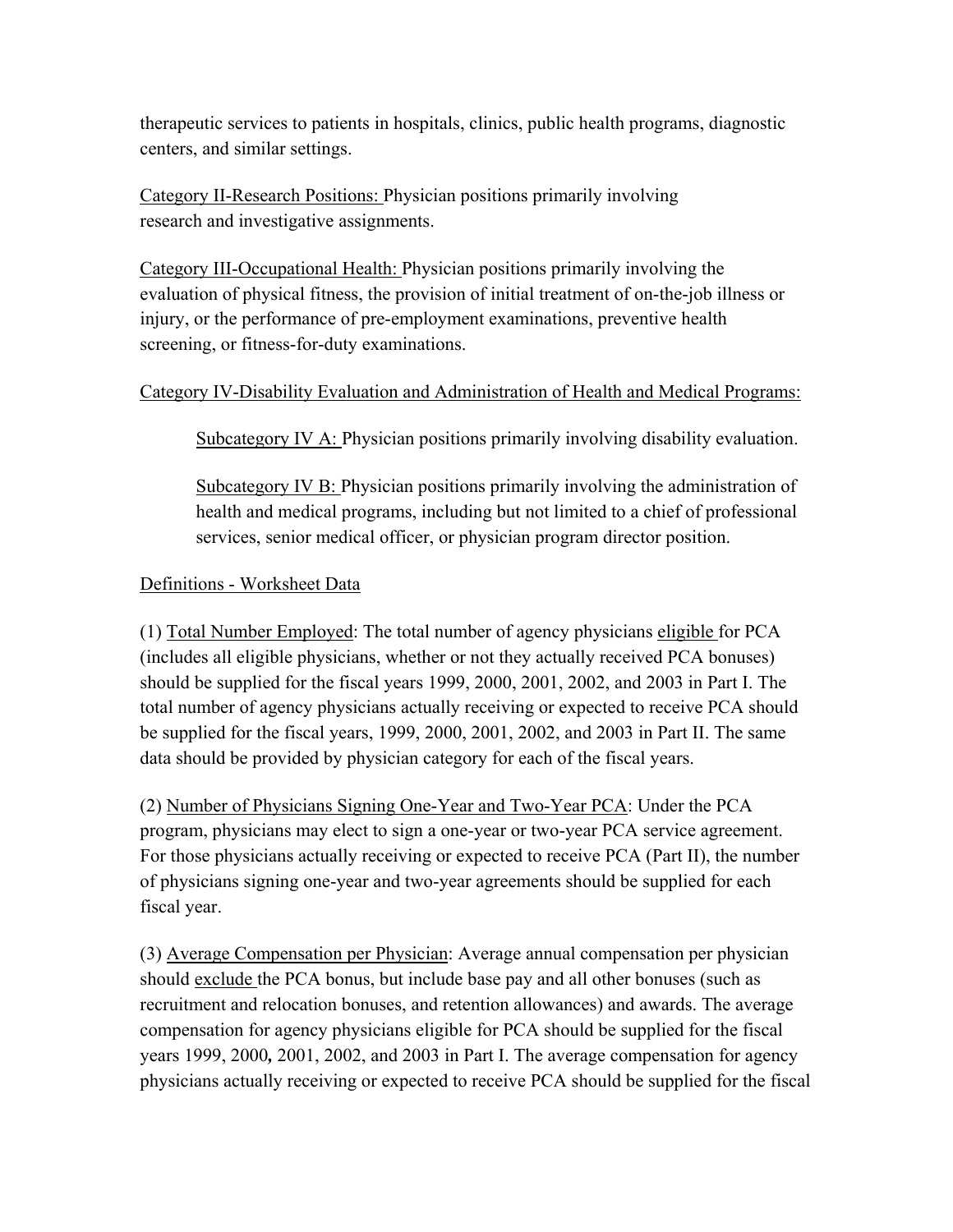years 1999, 2000, 2001, 2002, and 2003 in Part II. The same data should also be provided by physician category for each fiscal year.

(4) Average PCA Amount per Physician, by Category: The average annual PCA bonus paid per physician for all categories, as well as for each individual category of physician, should be supplied for each fiscal year in Part II.

(5) Average PCA Amount per Physician, by Length of Service Agreement: The average annual PCA bonus paid per physician should be supplied for physicians with a one-year service agreement and two-year service agreement and for each fiscal year in Part II.

(6) Average PCA Amount per Physician, by Length of Federal Service: The average annual PCA bonus paid per physician with (a) less than two years creditable Federal service, and (b) two or more years creditable Federal service, should be supplied for each fiscal year in Part II.

(7) Average Number Years Continuous Service: The average number of years of continuous creditable Federal service as a physician for those eligible (Part I) and actually receiving or expected to receive PCA (Part II) should be supplied for each fiscal year. The average should be calculated as of the end of the fiscal year in question (e.g., an agency with one eligible physician who began Federal service as a physician under the General Schedule on October 1, 2001, would report one-year creditable Federal service for purposes of PCA for fiscal year 2003).

(8) Number and Rate of Accessions: The total number of accessions and accession rates for all physicians (Part I) and for those receiving PCA (Part II) should be supplied for each fiscal year. The number of accessions by category for each fiscal year should also be supplied. Accession rates are expressed in percentages as the total number of accessions divided by the total number of physicians (both those eligible for PCA and those receiving PCA). Accession rates need not be supplied for each physician category.

(9) Number and Rate of Separations: The total number of separations and separation rates for all physicians (Part I) and for those receiving PCA (Part II) should be supplied for each fiscal year. The number of separations by category for each fiscal year should also be supplied. Separation rates are expressed in percentages as the total number of separations divided by the total number of physicians (both those eligible for PCA and those receiving PCA). Separation rates need not be supplied for each physician category.